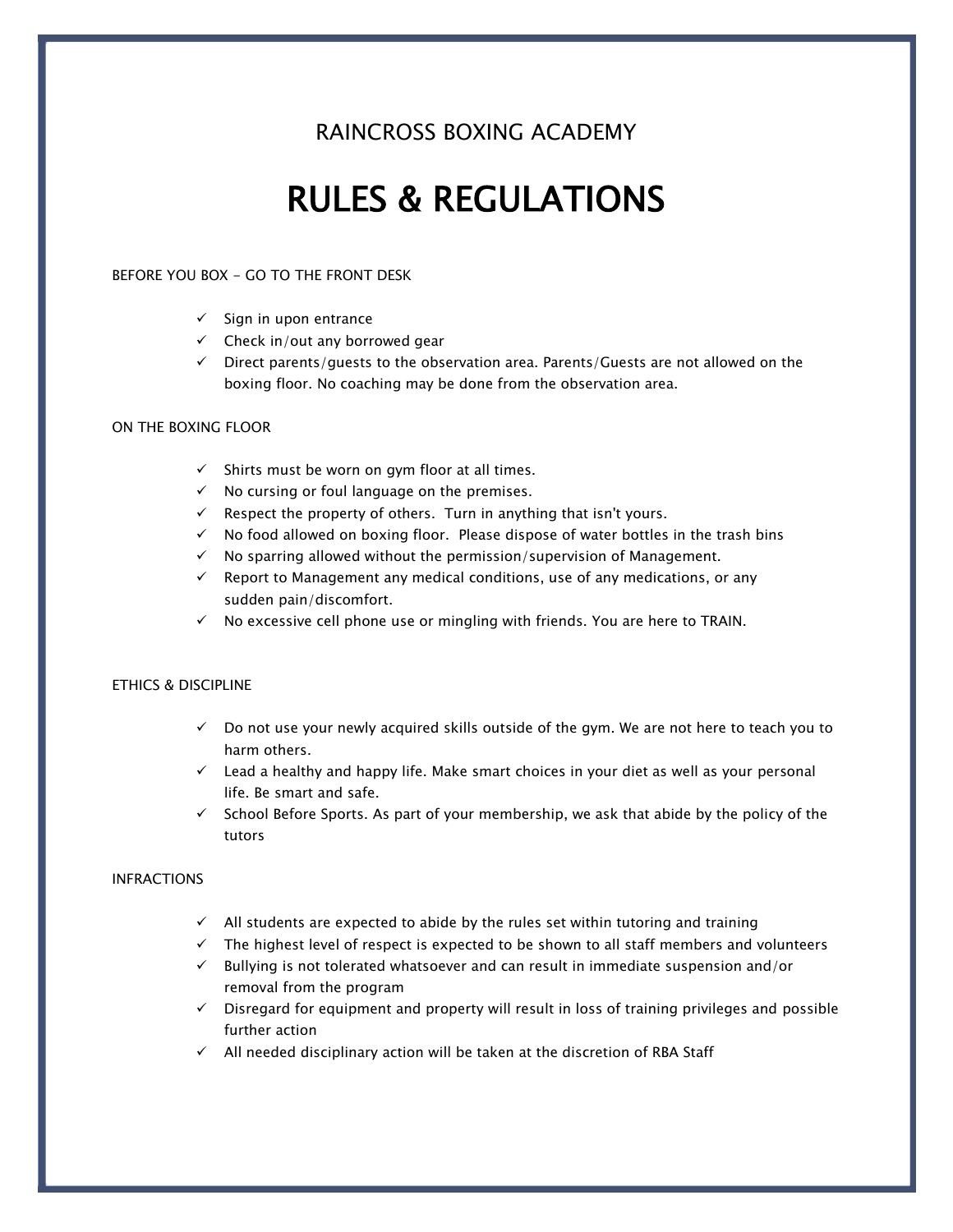## **RAINCROSS BOXING ACADEMY**

| ----- |                               |  |
|-------|-------------------------------|--|
|       | <b>MEMBERSHIP APPLICATION</b> |  |

| <b>APPLICANT INFORMATION</b>                                                                                                                                                                                                                                                                                                                                                                                                                                                                          |              |                                                                             |        |            |  |  |  |
|-------------------------------------------------------------------------------------------------------------------------------------------------------------------------------------------------------------------------------------------------------------------------------------------------------------------------------------------------------------------------------------------------------------------------------------------------------------------------------------------------------|--------------|-----------------------------------------------------------------------------|--------|------------|--|--|--|
| Name:                                                                                                                                                                                                                                                                                                                                                                                                                                                                                                 |              |                                                                             |        |            |  |  |  |
| Date of birth:                                                                                                                                                                                                                                                                                                                                                                                                                                                                                        |              | Email:                                                                      |        | Phone:     |  |  |  |
| Current address:                                                                                                                                                                                                                                                                                                                                                                                                                                                                                      |              |                                                                             |        |            |  |  |  |
| City:                                                                                                                                                                                                                                                                                                                                                                                                                                                                                                 |              | State:                                                                      |        | ZIP Code:  |  |  |  |
| Adult<br>Youth (8-17 years) (Please circle)                                                                                                                                                                                                                                                                                                                                                                                                                                                           |              | School/Employer:                                                            |        |            |  |  |  |
|                                                                                                                                                                                                                                                                                                                                                                                                                                                                                                       |              | <b>EMERGENCY CONTACT/PARENT OR GUARDIAN INFORMATION/MEDICAL INFORMATION</b> |        |            |  |  |  |
| Name:                                                                                                                                                                                                                                                                                                                                                                                                                                                                                                 |              |                                                                             |        |            |  |  |  |
| Relationship:                                                                                                                                                                                                                                                                                                                                                                                                                                                                                         |              | Phone:                                                                      |        | Email:     |  |  |  |
| Physician:                                                                                                                                                                                                                                                                                                                                                                                                                                                                                            |              |                                                                             |        |            |  |  |  |
| City:                                                                                                                                                                                                                                                                                                                                                                                                                                                                                                 |              | Phone:                                                                      |        | Insurance: |  |  |  |
| Prior Injuries or Medical Conditions (include dates):                                                                                                                                                                                                                                                                                                                                                                                                                                                 |              |                                                                             |        |            |  |  |  |
| <b>EXPERIENCE / BACKGROUND INFORMATION / GOALS</b>                                                                                                                                                                                                                                                                                                                                                                                                                                                    |              |                                                                             |        |            |  |  |  |
| Boxing Experience (explain):                                                                                                                                                                                                                                                                                                                                                                                                                                                                          |              |                                                                             |        |            |  |  |  |
| Boxing Goals ( <i>explain</i> ):                                                                                                                                                                                                                                                                                                                                                                                                                                                                      |              |                                                                             |        |            |  |  |  |
| <b>STUDENTS ONLY</b>                                                                                                                                                                                                                                                                                                                                                                                                                                                                                  | Current GPA: |                                                                             | Goals: |            |  |  |  |
| Subjects that need tutoring assistance:                                                                                                                                                                                                                                                                                                                                                                                                                                                               |              |                                                                             |        |            |  |  |  |
|                                                                                                                                                                                                                                                                                                                                                                                                                                                                                                       |              | <b>GOALS OF RAINCROSS BOXING ACADEMY</b>                                    |        |            |  |  |  |
| I acknowledge and will adhere to the fulfillment of the following goals of the Raincross Boxing Academy:<br>We will instruct in the Art of Boxing<br>x<br>We will instill accountability in academics and physical fitness<br>x<br>We will teach and perform the concept of community service<br>X<br>We will encourage youth and develop self-esteem through a team that will focus on positive reinforcement<br>X<br>Membership is contingent upon adherence to these goals.                        |              |                                                                             |        |            |  |  |  |
| Boxer Signature:                                                                                                                                                                                                                                                                                                                                                                                                                                                                                      |              |                                                                             | Date:  |            |  |  |  |
| Parent Signature (if minor):                                                                                                                                                                                                                                                                                                                                                                                                                                                                          |              |                                                                             | Phone: |            |  |  |  |
| <b>WAIVER OF LIABILITY</b>                                                                                                                                                                                                                                                                                                                                                                                                                                                                            |              |                                                                             |        |            |  |  |  |
| I (we), Individually (or as Parent/Guardian(s) if applicable), understand and appreciate that participation in sports carries a risk to the participant<br>of serious injury, including permanent paralysis or death. I (we) voluntarily and knowingly recognize, accept, and assume this risk.                                                                                                                                                                                                       |              |                                                                             |        |            |  |  |  |
| I (We) agree to abide by the rules of RAINCROSS BOXING ACADEMY. I (We) fully understand that I (we) assume all responsibility for any injury that<br>may incur in this boxing facility. I (We) understand and agree that medical or other services rendered to myself/youth by or at the instance of any of<br>the named parties is not an admission of liability to provide or continue to provide any such services and is not a waiver by any of said parties of any<br>right or rights hereunder. |              |                                                                             |        |            |  |  |  |
| I (We) certify there has not been any injury to his/her hands, consisting of fractures or broken bones, or injuries to his head, including, but not<br>limited to, concussions within three (3) months preceding the date of this consent form, that I/Youth has been seen by his/her physician and<br>deemed to be in good health, and I (we) know of no other injuries that has been sustained which may reoccur in this boxing facility.                                                           |              |                                                                             |        |            |  |  |  |
| I (We) (or as the Parent/Guardian of                                                                                                                                                                                                                                                                                                                                                                                                                                                                  |              | <b>Waiver</b>                                                               |        |            |  |  |  |
| ), the applicant, hereby consent to the membership of said applicant at<br>RAINCROSS BOXING ACADEMY, to which this form applies and for myself (ourselves), my (our) heirs, executors, administrators, and assigns waive and<br>release any and all right to claim for damages I (we) may or might have against RAINCROSS BOXING ACADEMY, University of California, Riverside,<br>Riverside Police Department, and any other member, coach, tutor or guest of the RAINCROSS BOXING ACADEMY.           |              |                                                                             |        |            |  |  |  |
| <b>Boxer Signature:</b>                                                                                                                                                                                                                                                                                                                                                                                                                                                                               |              | Date:                                                                       |        |            |  |  |  |
| Parent Signature (if minor):                                                                                                                                                                                                                                                                                                                                                                                                                                                                          |              |                                                                             | Date:  |            |  |  |  |
| PLEASE MAIL TO P.O. BOX 52353, RIVERSIDE, CA 92517 OR EMAIL TO INFO@RAINCROSSBOXINGACADEMY.COM WE WILL BE CONTACTING                                                                                                                                                                                                                                                                                                                                                                                  |              |                                                                             |        |            |  |  |  |

**YOU WITHIN A WEEK OF RECEIPT OF THIS APPLICATION. THANK YOU!**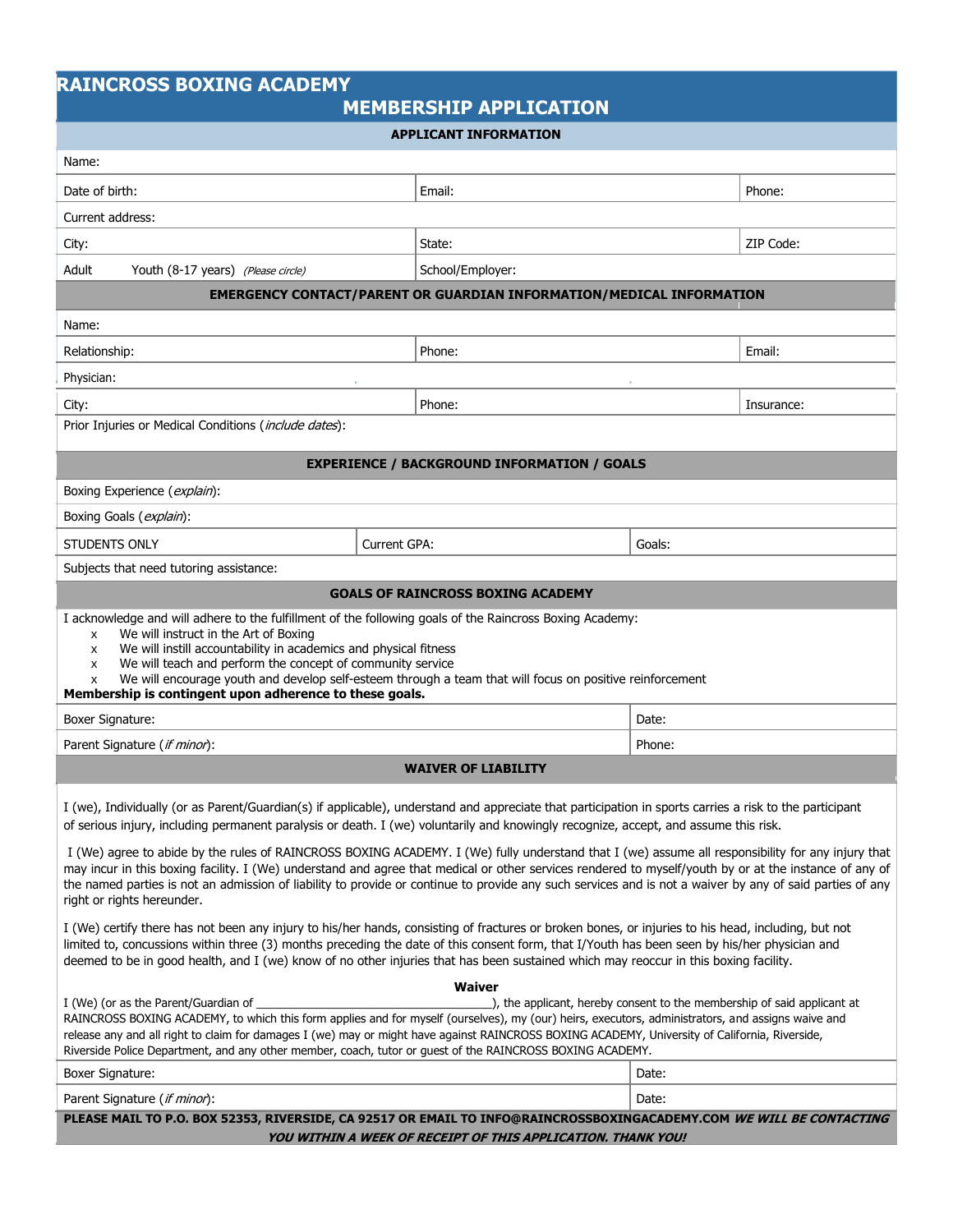## Release Form for Media Recording

I, the undersigned, (parent/guardian of  $\qquad \qquad$ ) do hereby consent and agree that RAINCROSS BOXING ACADEMY, its employees, or agents have the right to take photographs, videotape, or digital recordings of me to use these in any and all media, now or hereafter known, and exclusively for the purpose of boxing. I further consent that my name and identity may be revealed therein or by descriptive text or commentary.

I do hereby release to RAINCROSS BOXING ACADEMY, its agents, and employees all rights to exhibit this work in print and electronic form publicly or privately and to market and sell copies. I waive any rights, claims, or interest I may have to control the use of my identity or likeness in whatever media used.

I understand that there will be no financial or other remuneration for recording me, either for initial or subsequent transmission or playback.

I also understand that RAINCROSS BOXING ACADEMY is not responsible for any expense or liability incurred as a result of my participation in this recording, including medical expenses due to any sickness or injury incurred as a result.

I represent that I am at least 18 years of age, have read and understand the foregoing statement, and am competent to execute this agreement.

Name (Relationship to Youth, if applicable) **Phone Address** 

Signature Date **Date of the Contract of Contract Contract of Contract Contract Contract Only and Date**